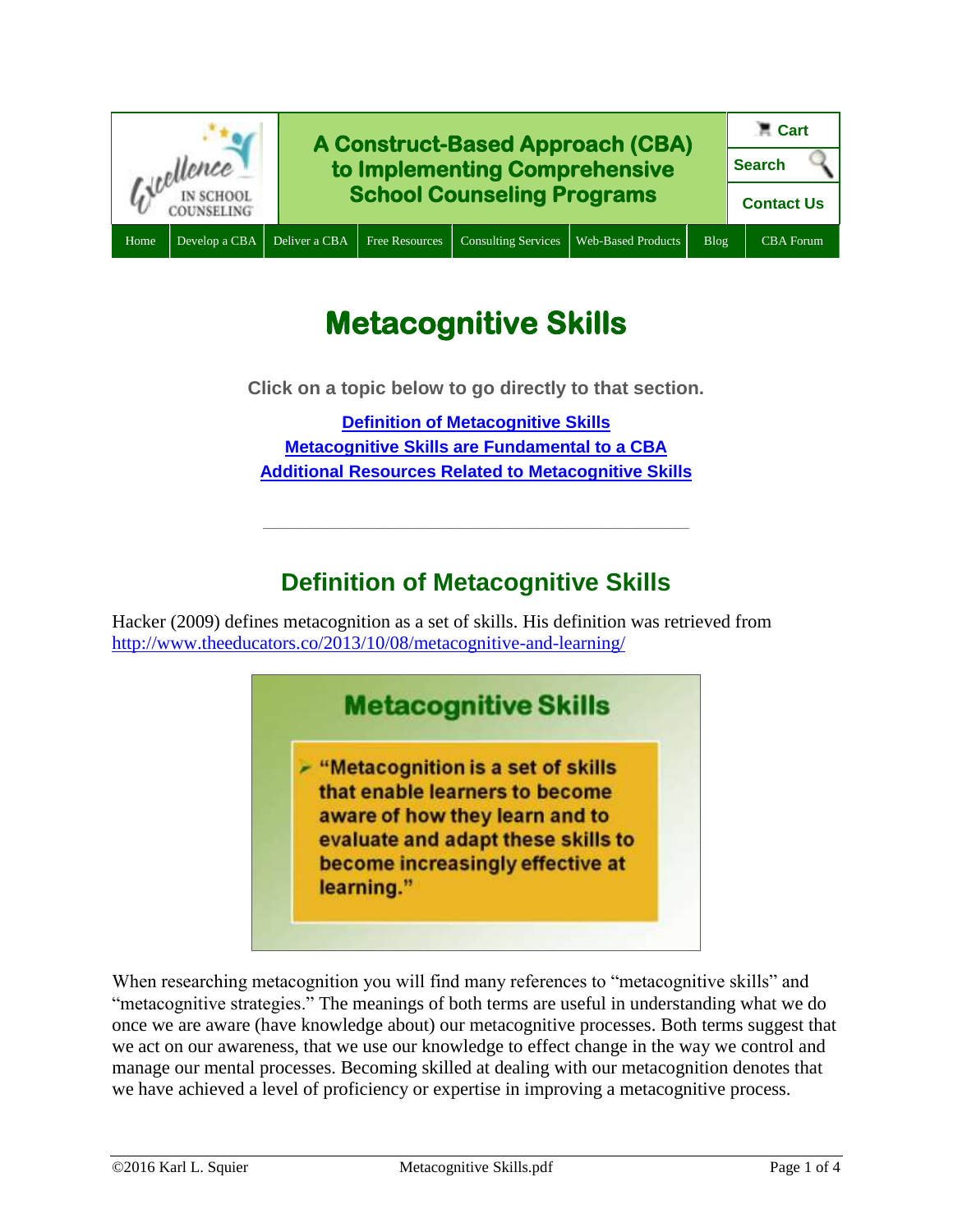Using a metacognitive strategy indicates that we have selected an appropriate approach and developed a plan to improve a metacognitive process.

As was noted in the "Metacognitive Awareness" section, there are two key aspects of metacognition: "awareness of cognition" (which allows us to identify what is influencing our learning and performance) and the "regulation of cognition" (which allows us to select appropriate responses for specific situations in order to improve the way we control our learning processes and analyze the results).

This section will focus on the regulation of cognition, what school counselors can do to help students become skilled in controlling and managing their metacognitive processes, selecting and applying appropriate strategies to improve their learning outcomes, and evaluating the results of their efforts to improve. To accomplish this, we will first look at the role of school counselors in developing students' metacognitive abilities and then consider strategies school counselors can use to help students become skilled at actively monitoring, controlling and managing their metacognitive functions.

# **Metacognitive Skills are Fundamental to a CBA**

<span id="page-1-0"></span>Metacognitive skill development is one of the primary ways that school counselors help students learn. For the purpose of this website, we are going to focus on three primary ways school counselors help students achieve and succeed: teaching students how to learn, how to plan for their future success and how to cope with the many challenges of growing up and being prepared to enter and benefit from educational and career opportunities in the postsecondary world.

Much of the work of school counselors involves helping students develop metacognitive awareness (knowledge about their own mental processes) so they can actively control their learning processes, academic and career development, and social relationships. The internet is filled with metacognition-related topics that can be taught. The majority of sources will focus on processes such as self-reflection, planning, monitoring progress and evaluating the results of implementing one's plan.

# **Additional Resources Related to Metacognitive Skills**

<span id="page-1-1"></span>The Internet is a wonderful tool for accessing information on just about any topic. It has been invaluable in helping us to identify what research has demonstrated to be strongly related to students' academic achievement and well-being, and evidence-based practices that provide concrete examples of how to translate the research findings into meaningful learning opportunities that support student development.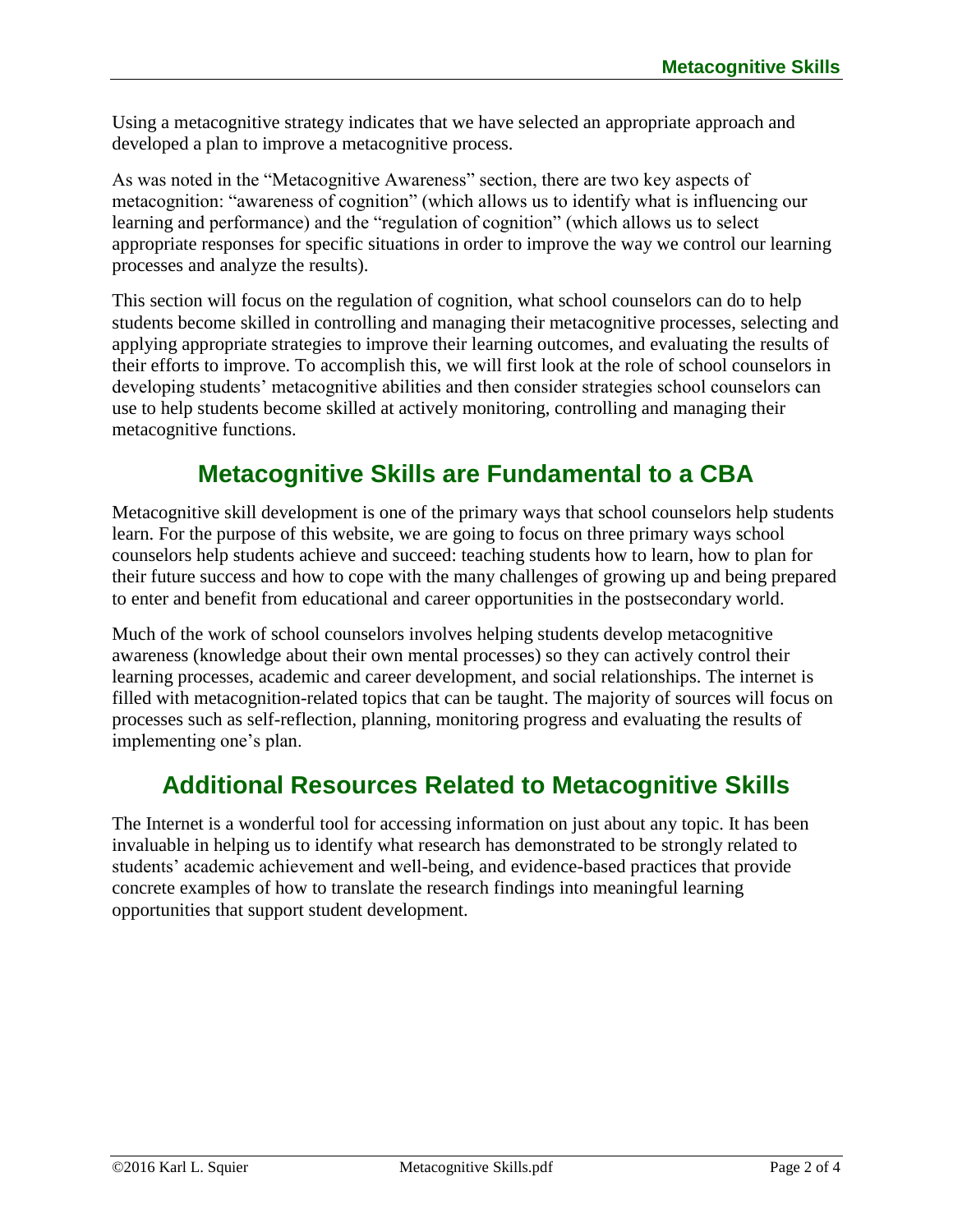

Staying informed about what works and does not work to help students achieve and succeed is one of the defining characteristics of a professional school counselor. Internet search engines can be used to develop a deeper understanding of the topics discussed on the CBA Website. To get you started, here are some additional resources you may find helpful. These resources, however, only scratch the surface of what is available on the Internet or in published books and articles. We encourage you to use search engines to find more resources that will increase your understanding and build your capacity to apply these ideas in your work as school counselors.

## **Videos**

An interview with Dr. Saundra Mcguireat the LSU Center for Academic Success on thinking about thinking. Discusses some strategies to use to develop metacognitive skills.

### **[https://youtu.be/P\\_b44JaBQ-Q](https://youtu.be/P_b44JaBQ-Q)**

This video is a pre-recorded Lecture #3 for EDUC 140: Mind, Belief and Behavior: Learning in a Diverse World. It focuses on metacognition and self-regulation.

**<https://youtu.be/qz2Xo-bY1WQ>**

A video on developing metacognitive skills that would be good to show to students.

**[https://www.youtube.com/watch?v=O\\_sfNC5WPUU](https://www.youtube.com/watch?v=O_sfNC5WPUU)**

Steve Reifman, a third grade teacher, explains how he teaches his students to think about their thinking.

**<https://youtu.be/QkGiplxftYA>**

## **Websites**

Suggested strategies for developing metacognitive skills.